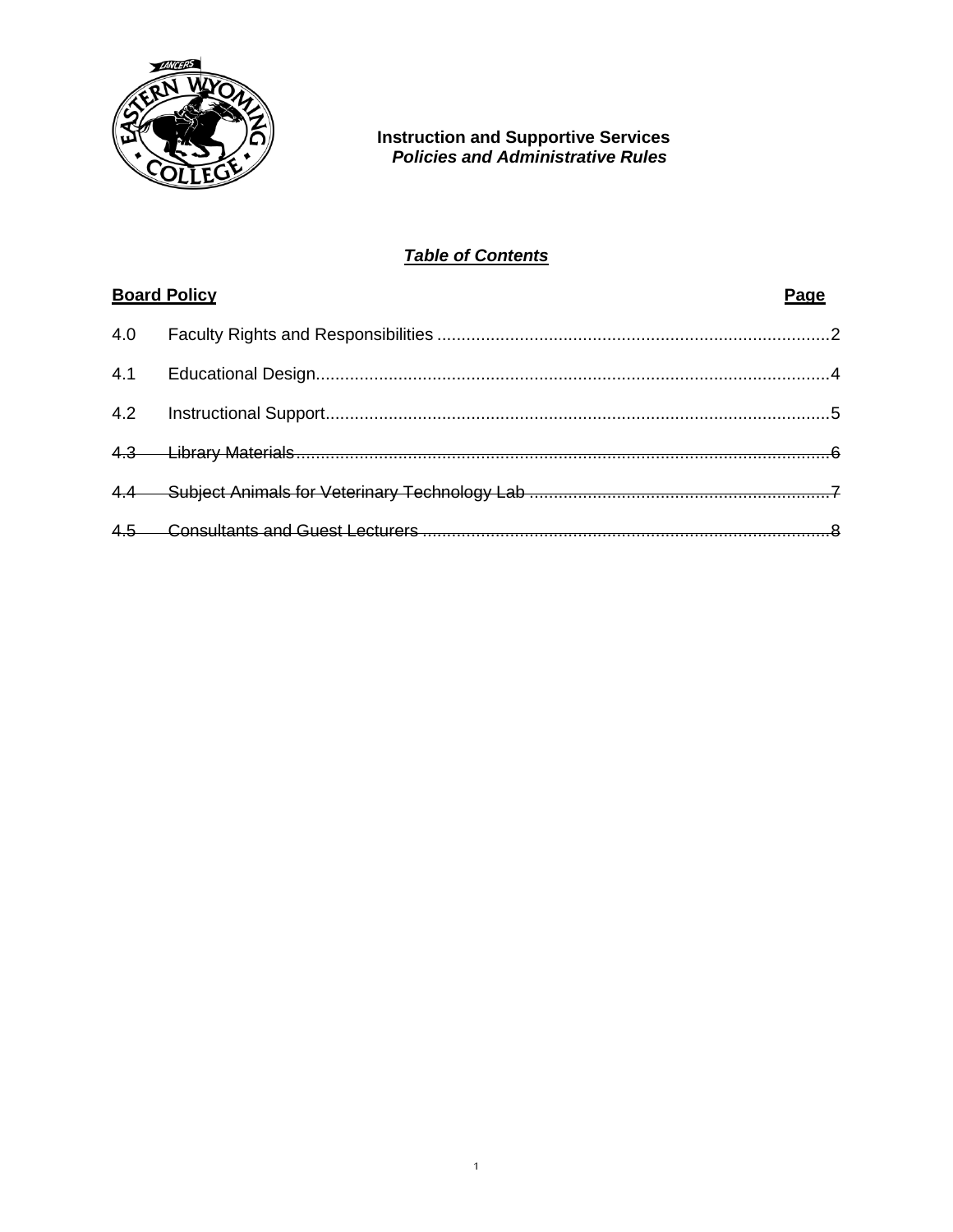

# **Board Policy 4.0: FACULTY RIGHTS AND RESPONSIBILITIES**

Faculty responsibilities focus on facilitating student learning and supporting the goals and objectives of the college. Eastern Wyoming College supports the concept of academic freedom in higher education. Faculty have the right to expect significant autonomy in the classroom within the framework of meeting the educational expectations of the discipline, department, and college. Faculty are expected to comply with college policies, rules and procedures and to fulfill the expectations of the job description and the following Administrative Rules 4.0.1-4.0.4.

Faculty responsibilities focus on facilitating student learning and supporting the mission, vision, goals and objectives of the college. Faculty members will provide appropriate learning opportunities as they relate to the discipline and course content. EWC supports the concepts of academic freedom and intellectual freedom in higher education. The Board of Trustees require that the president/administration provide leadership, guidance and support in the instructional areas of the College. Guidelines, administrative procedures, and practices are found in the Faculty Handbook which is updated annually.

*Adopted 5/8/01 Revised 11/8/05*

# **Administrative Rule 4.0.1: ACADEMIC FREEDOM FACULTY HANDBOOK**

Eastern Wyoming College supports the concept of academic freedom in higher education.

#### **ACADEMIC FREEDOM**

- a. Instructors are entitled to full freedom in research and in the publication of the results, subject to the adequate performance of their other academic duties; but research for financial benefit should be based upon a written understanding with the authorities of the institution.
- b. Instructors are entitled to freedom in the classroom in discussing material relevant to their subject.
- c. College instructors are citizens, members of a learned profession, and officers of an educational institution. When they speak or write as citizens, they should be free from institutional censorship or discipline, but their special position in the community imposes special obligations. As scholars and educational officers, they should remember that the public may judge their profession and their institution by their utterances. Hence they should at all times be accurate, should exercise appropriate restraint, should show respect for the opinions of others, and should indicate that they are not speaking for the institution.

The Faculty Handbook will be updated annually and will include processes and guidelines for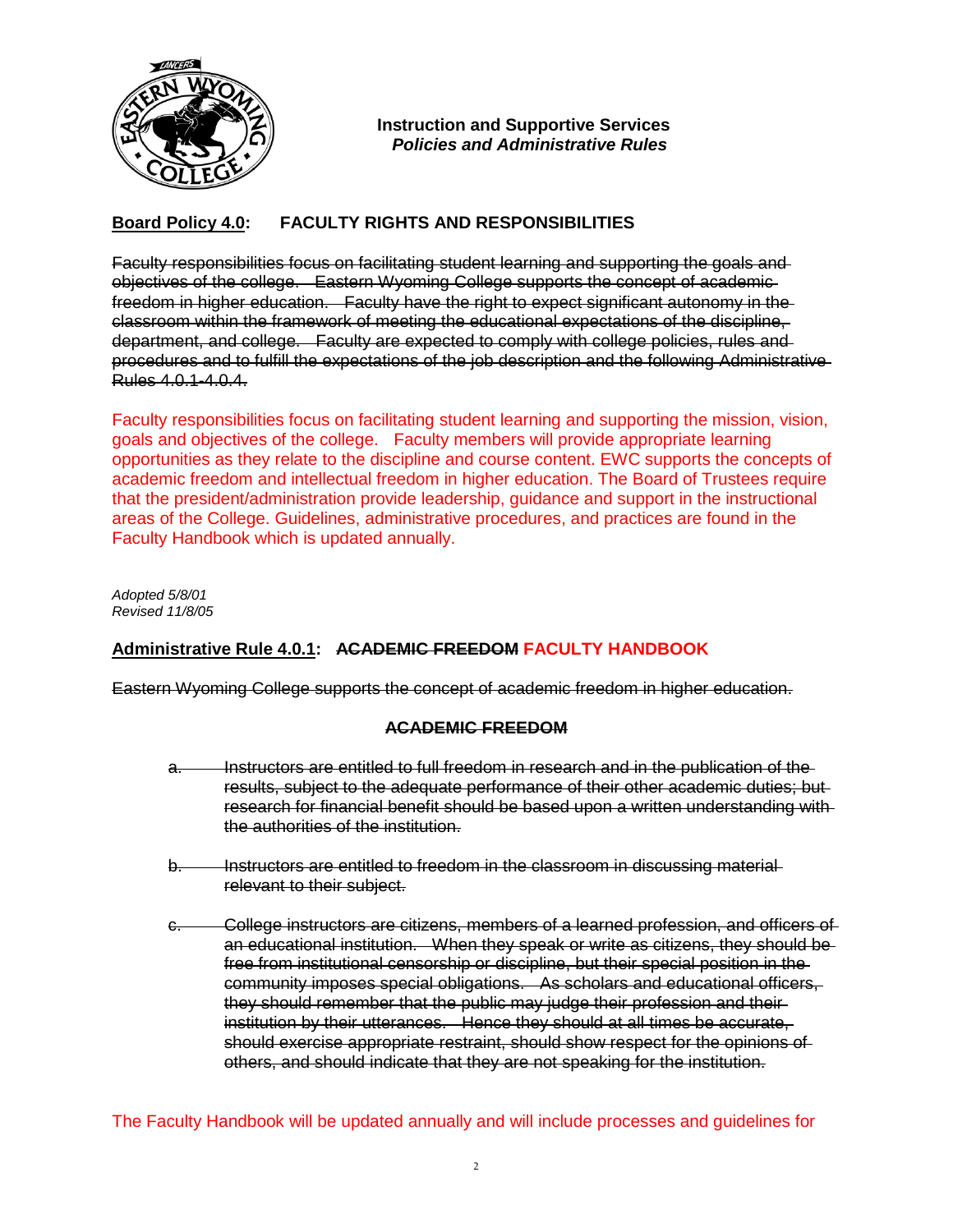the following items relating to Faculty Rights and Responsibilities:

#### **Terms of Employment**

- Faculty Job Description
- Contract Information
- Official Faculty Transcripts
- **Employment and Tax Forms**
- Compensation and Payment Schedule
- Workload
- Academic Advising
- Curriculum Development
- Committee Work
- Strategic Planning

# **Benefits of Employment**

- Tuition Waiver Policy
- Professional Development

# **Administrative Hierarchy**

• Division Chairpersons

# **Offices and Communications**

- **•** Buildings and Classroom Access
	- Campus Offices
	- Telephones
	- Mailroom
	- Electronic Mail
	- Sending Packages
	- Photocopies

### **Academic Area Budgets**

- **Instructional Information**
- **New Faculty Mentoring**
- **Academic Freedom**
- **ADA Accommodations**
- **Independent Study Classes**
- **Syllabus**
- **Textbooks**
- Teaching and Office Supplies
- **Chemical Waste and Disposal**
- **Office Hours**
- **First Day and Week of Class**
	- Initial Class Roster
		- Waitlists
	- Change of Registration
	- First Class Meeting

#### **Class Meetings**

- Class Meeting Locations
- Class Start Time
- Class Breaks
- Class Rescheduling
- Special Class Meeting
- Field Trips
- Consultants and Guest Lecturers
- Intern/Externships
- Class Cancellation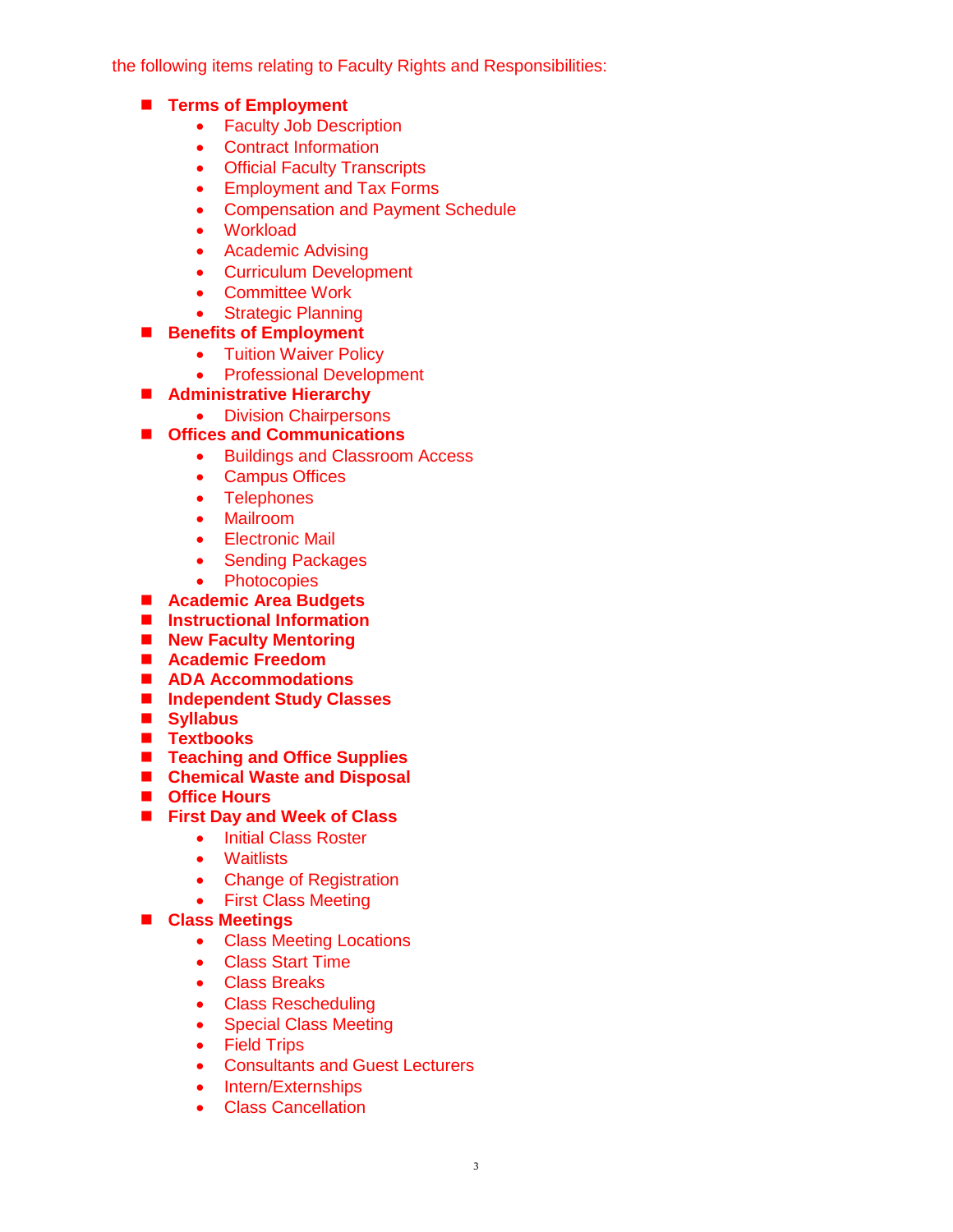Class Cancellation Due to Weather, Disaster, or Emergency

# ■ **EWC Code of Conduct**

- Faculty Conduct
- Student Conduct
- **Classroom Culture**
	- Student-Faculty Disputes
	- Classroom Disruptions
	- Procedures for Resolving Student Behavior Problems
- Communication with Students
	- Student Phone Numbers
	- Student E-mail Addresses

# **Evaluation of Student Performance**

- Student Identification
- Plagiarism
- Make-up Exams
- Final Exams
- **•** Advisor Alerts
- Academic Alert

### **Instructor Evaluation**

- Instructor Portfolio
- Course Evaluation

# **Midterm and Final Grade Reporting**

- Midterm Grade Reports
- Final Grade Reports
- Special Grades
- **E** Student Confidentiality
	- Student Authorization to Release Information
- Student Background Checks

# ■ Subject Animals for Veterinary Technology Labs

Reporting Concerns Regarding Animal Treatment 'Whistleblower Statement'

# ■ Distance Learning

- Distance Delivery Modes
- **Learning Management System and Tools**
- Distance Course Development
	- $\triangleright$  Process
	- **▶ Content**
	- Internet and Web-based Class Materials
	- ▶ Required Class Materials for Online Classes
- **Course Delivery Preparation and Refresh**
- Course Administration, Delivery and Interaction
	- **▶ Class Rosters**
	- **▶ Tracking Student Access**
	- **▶ Content Presentation**
	- $\triangleright$  Instructor Interaction
	- $\triangleright$  Communication Paradigm

#### **Other**

*Adopted 5/8/01 Revised 11/8/05*

#### **Administrative Rule 4.0.2: STUDENT LEARNING**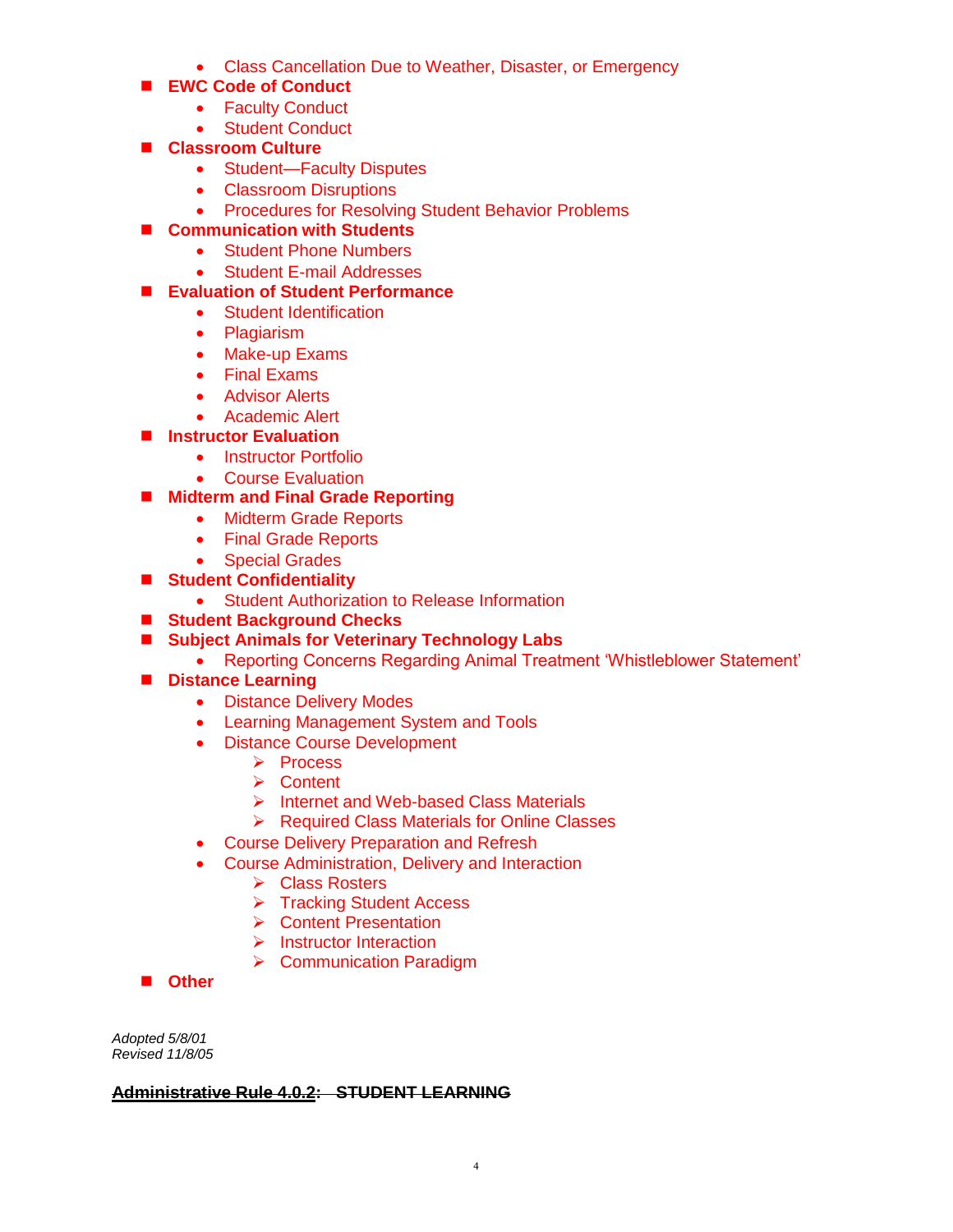#### **Syllabus**

Each instructor is required to have a comprehensive course syllabus available for students the first week of class. Two copies must be submitted to the appropriate division chairperson by the end of the first week of class. The division chairperson is responsible for submitting one copy to the Dean of Instruction. Copies of the required syllabus format are available from the Dean of Instruction.

#### **Textbooks**

Each instructor is responsible for choosing and ordering the textbook(s) to be used in class. When a course is taught by more than one full-time instructor, the instructors are encouraged to reach agreement on the text(s) to be used. Desk copies are usually provided by the publishing companies when requested by the individual instructor on college letterhead. If a publishing company will not provide a free desk copy, the text may be ordered through the bookstore and charged to the instructor's budget.

#### **Grading**

The grading system used at Eastern Wyoming College is explained in the college catalog. Each individual instructor has the discretion to formulate the processes necessary to arrive at letter grades for students. At mid-semester, each instructor completes a midterm deficiency report for students with grade averages below C; the reports must be returned to the Assistant Dean of Students. At the end of each semester each instructor must complete a grade sheet for all classes. The grade sheets must be in the Assistant Dean's office before an instructor's work for the semester is considered completed. Once the semester is completed, an instructormay initiate a grade change if necessary, using the form available in the student services office.

#### **Final Examinations**

Final Examination times are scheduled for all classes. Although the instructor is required to meet with students during the scheduled Final Examination time, the instructor has the right to determine the appropriate final examination activity within the framework of meeting the educational expectations of the discipline, department, and college. The Dean of Instruction has the right to excuse a student from a final exam or to re-schedule a final exam. A studentwho has three or more final examinations scheduled for the same day may make arrangements with the Dean of Instruction to re-schedule the exams so that the student has no more than twoin a single day.

#### **Field Trips**

Field trips pertinent to class work are encouraged. Arrangements must be made with the appropriate division chair well in advance so that the necessary process can be completed. The instructor is responsible for the supervision of students during the field trip.

*Adopted 5/8/01*; *Revised 11/8/05*

#### **Administrative Rule 4.0.3: CURRICULUM**

Faculty will be involved in curricular development and assessment. Benefitted faculty are responsible for contributing to the quality of on-campus and off-campus offerings, and will work with adjunct faculty to enhance educational effectiveness.

*Adopted 5/8/01*; *Revised 11/8/05*

#### **Administrative Rule 4.0.4: ADVISING**

Instructors are expected to serve as advisors for students. Academic advisors have the responsibility of helping students to identify career goals and to plan a program of study that willserve to accomplish these goals. Advisor assignments will be made by the Dean of Students. *Adopted 5/10/05*; *Revised 11/8/05*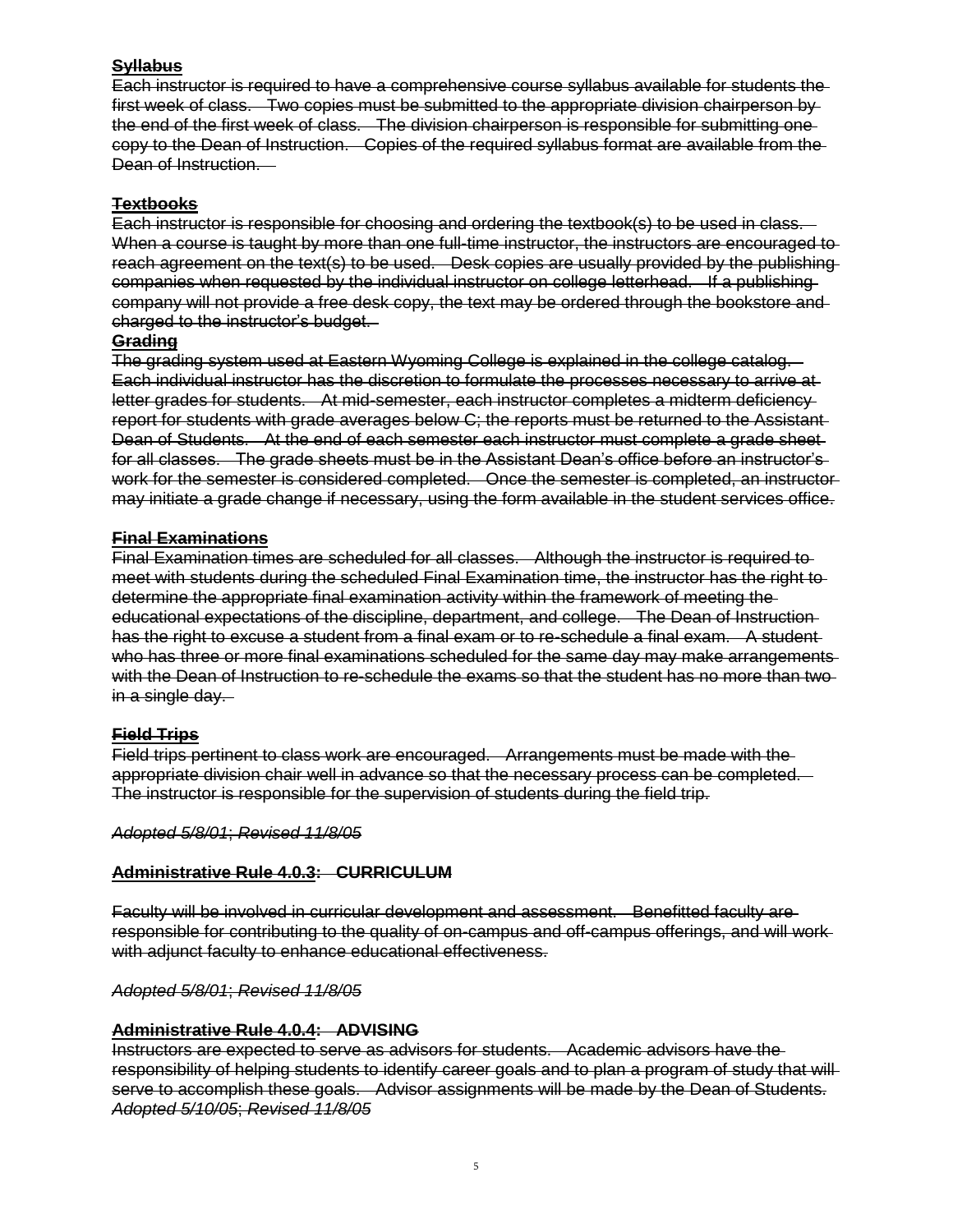

# **Board Policy 4.1:EDUCATIONAL DESIGN**

The instructional programs and offerings at Eastern Wyoming College will support the college's mission and goals. Programs will be reviewed regularly by the Board of Trustees for effectiveness and efficiency. Mechanisms for curricular change will be available. The final decision concerning educational programs rests with the Board of Trustees.

Processes for reporting outcomes, curriculum and program design and changes will fulfill the requirements for the state and federal coordinating agencies. Programs will be reviewed regularly by the Board of Trustees. The Board of Trustees will approve new programs or the deletion of programs.

*Adopted 5/8/01 Revised 11/8/05*

#### **Administrative Rule 4.1.1: CURRICULUM CHANGES FACULTY HANDBOOK**

Processes for curriculum changes will fulfill the expectations of state and federal coordinating agencies. All changes must be submitted to the Dean of Instruction, who will review the proposed changes with the Instructional Advisory Council. Factors such as educational merit, availability of faculty, cost, scheduling, and use of resources will be considered. Forms for adding courses, deleting courses, changing courses, adding programs, and deleting programs will be available from the Dean of Instruction. The Board of Trustees will make the finaldecision on all requests for new programs or for program deletions.

Faculty members are responsible for the following, which are explained further in the Faculty Handbook.

- Outcomes Assessment
	- Annual Reporting
	- Classroom Assessment Techniques (CATs)
- **Programs & Curriculum** 
	- Curriculum Changes
	- Program Reviews
	- Credit Hour Definition
	- Course Scheduling Guidelines

**Other**

*Adopted 5/8/01 Revised 11/8/05*

#### **Administrative Rule 4.1.2: PROGRAM REVIEWS**

Regular program reviews for each program will be conducted by the college at least every five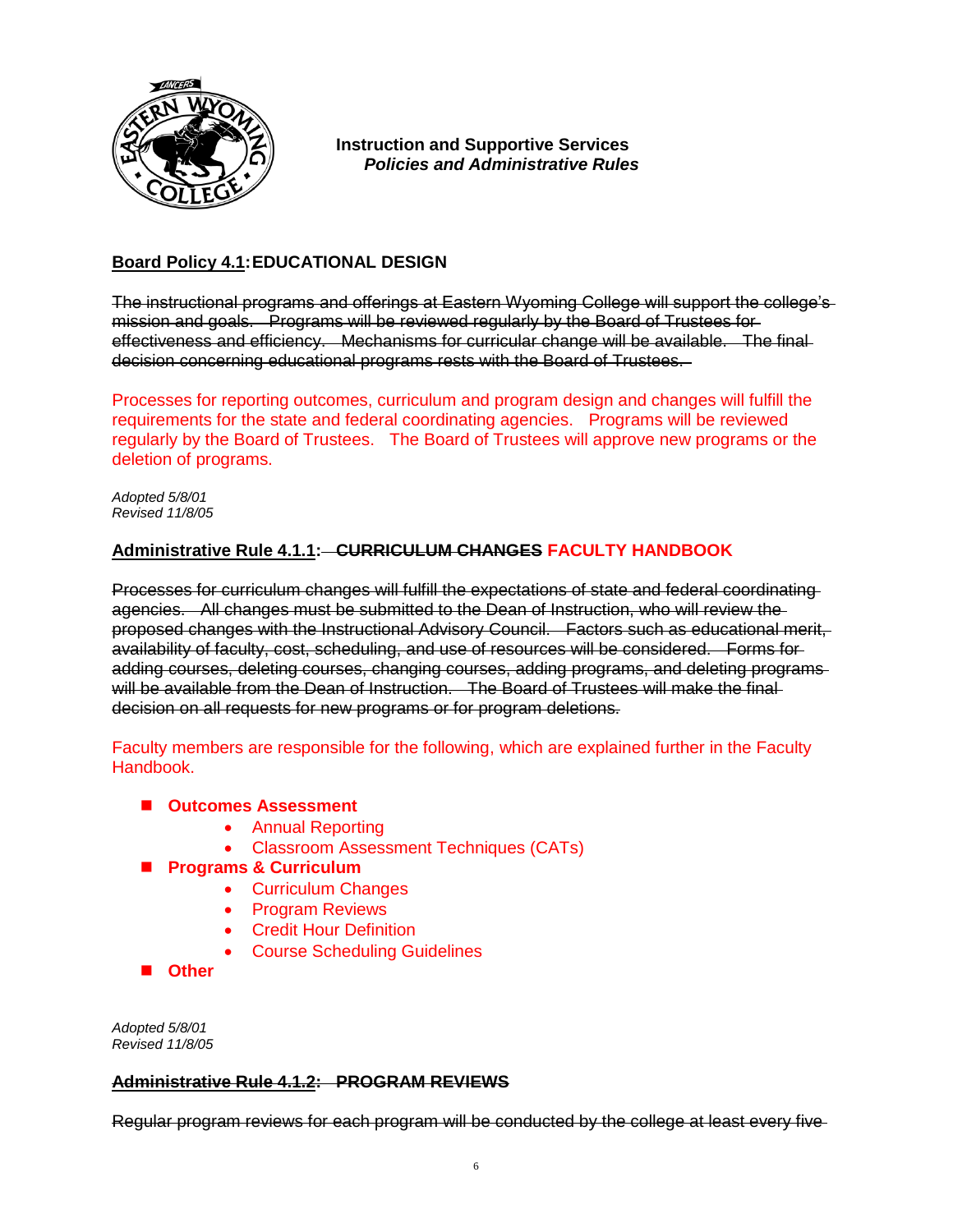years. The analysis will involve faculty, division chairs, advisory committees, and the Dean of Instruction in assessing the program's effectiveness and efficiency. The Board of Trustees will review all program reviews prior to submission to any state or federal agency. Forms specifying the statistical data needed, and the accompanying narrative analysis, will be available from the Dean of Instruction.

*Adopted 5/8/01 Revised 11/8/05*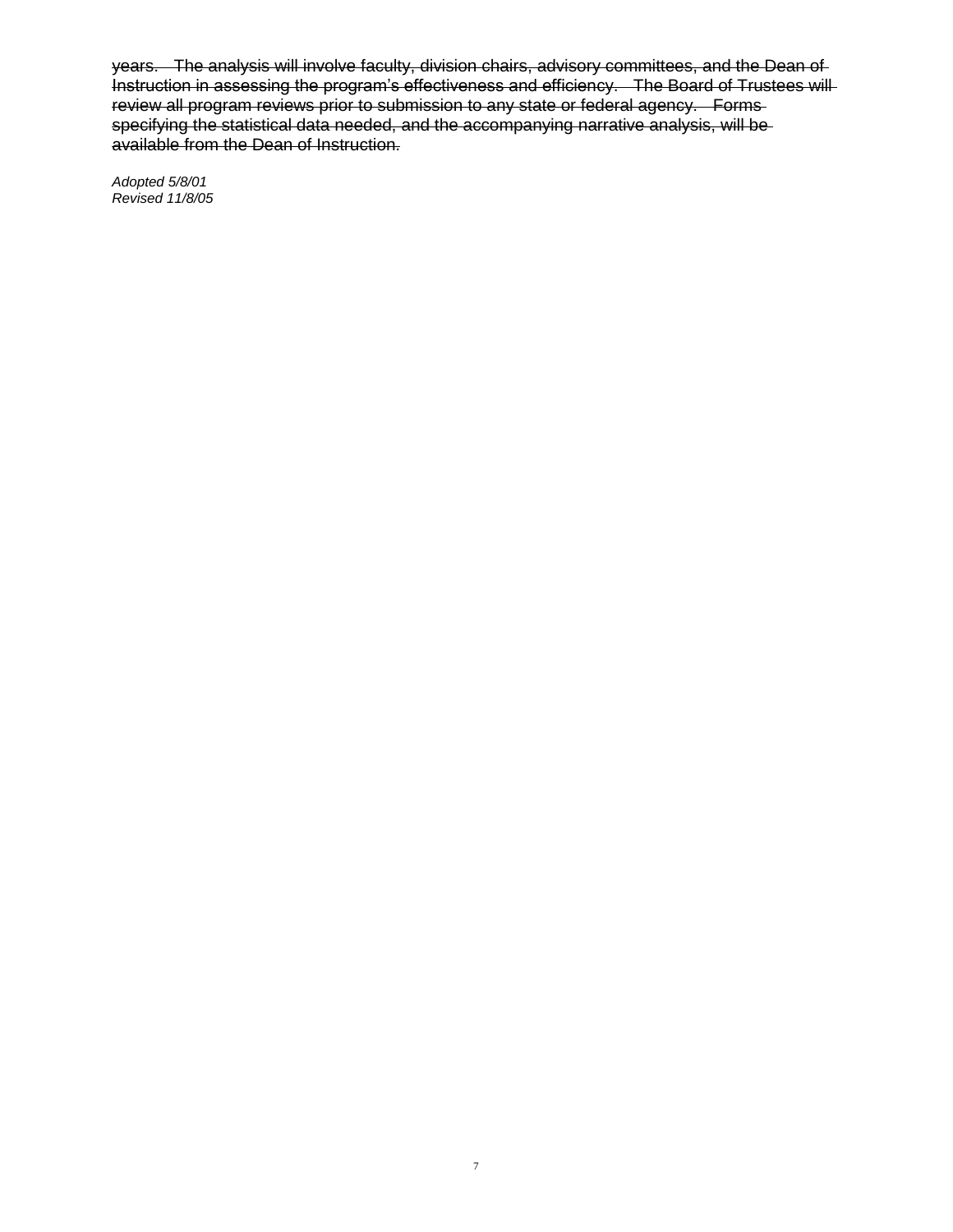

# **Board Policy 4.2:INSTRUCTIONAL SUPPORT**

Student success in college is greatly dependent upon the adjustment to the total college environment, i.e. academic, social, personal. EWC will provide instructional support services appropriate for facilitating student learning.

#### EWC will provide instructional support services appropriate for facilitating student learning.

*Adopted 5/8/01*; *Revised 11/8/05*

# **Administrative Rule 4.2.1: LEARNING SKILLS LAB FACULTY HANDBOOK**

EWC is committed to providing academic support to all of its students. To this end, EWC operates a Learning Skills Lab that offers a variety of services to enhance and support the learning experience of students. Services will include peer tutoring, computer access, audiovisual equipment, study areas, and subject-specific resources.

Support area guidelines, administrative procedures, and practices are found in the Faculty Handbook which is updated annually.

#### **Faculty Support Services**

- EWC Bookstore
- EWC Library
	- $\triangleright$  Reserve Materials
	- > Holdings
- Audio-Visual Equipment & Services
	- $\triangleright$  Equipment Available
	- $\triangleright$  Reserving AV Equipment
	- $\triangleright$  Services Available
	- **EXECUTE: Requesting AV Services**
	- $\triangleright$  AV Services in Fine Arts Auditorium
	- **►** Outreach Site AV
- Computer Services
- Instructional Technology
	- $\triangleright$  iPad Cart
	- **►** Laptop Cart
	- **▶ Online Course Support**
- LancerNet for Faculty
- **Student Learning Resources**
	- Adult Basic Education
	- Center for Tutoring and Learning
		- $\triangleright$  Tutoring
		- $\triangleright$  SmarThinking
		- **▶ Adult Learning Center**
	- Computer Labs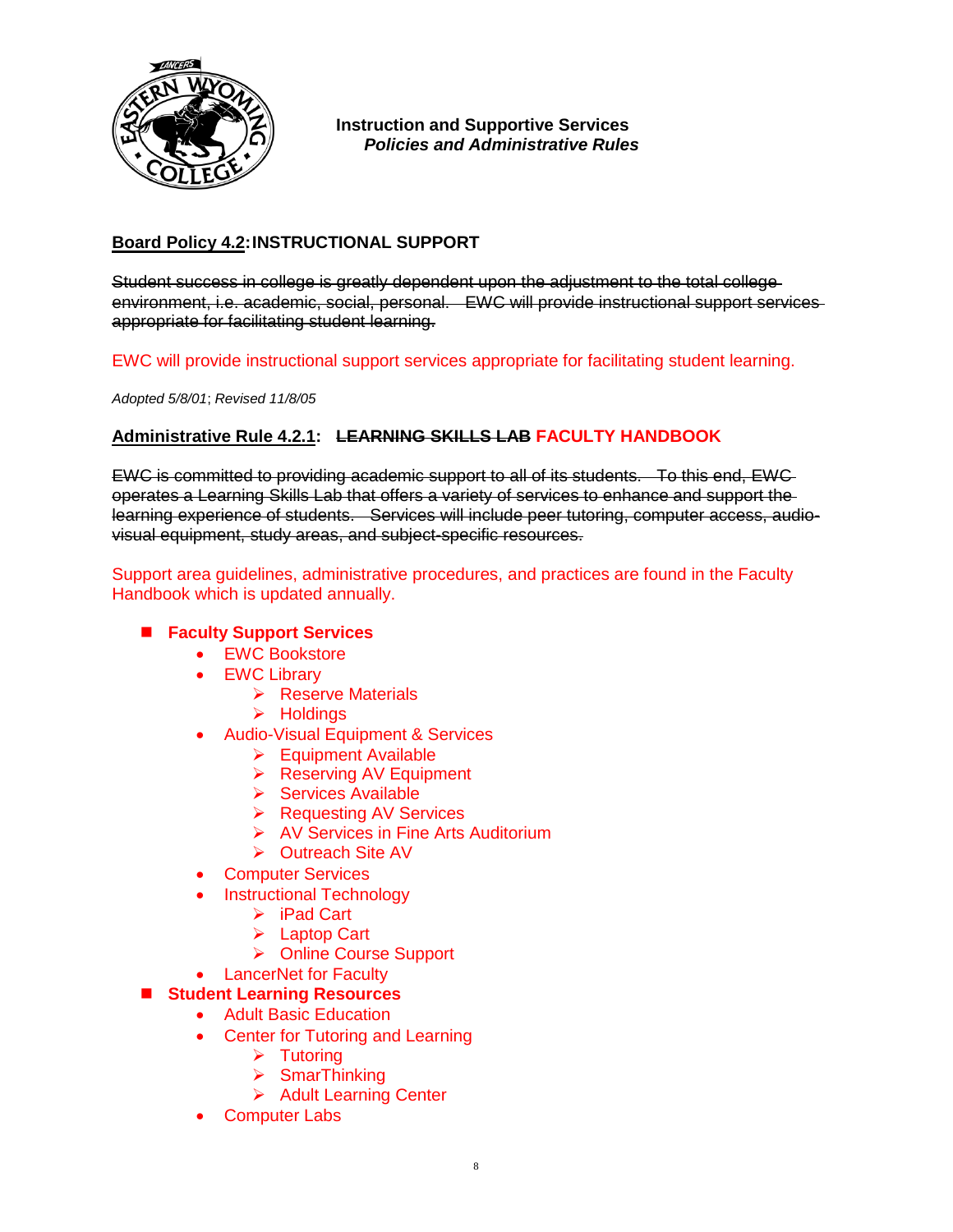- Testing Center and Career Services
- Counseling Services
- GEAR UP Program at EWC
- Community and Continuing Education
- Library, Media, and Computer Resource Area

**D** Other

*Adopted 5/8/01; Revised 11/8/05*

### **REMOVE ADMINISTRATIVE RULES**

#### **Administrative Rule 4.2.2: COMPUTER LAB**

EWC is committed to providing access to technology in the educational environment. An open computer lab will provide students access to services such as the Internet, word processing software, and email, consistent with Administrative Rule 6.4.1 Computer Use Procedures.

*Adopted 5/8/01*; *Revised 11/8/05*

#### **Administrative Rule 4.2.3: COUNSELING AND TESTING CENTER**

EWC will provide community access to testing and placement services. Academic placement testing such as COMPASS can be scheduled, as well as testing in the areas of GED, personal/social development, aptitude, occupational interest, and outcomes assessment measures. Staff will also assist faculty in scheduling makeup tests for students.

Counselors at EWC will be available to work with individual students or groups. In some cases, problems of students will be referred to other staff or agencies best qualified to provide help. Long-term counseling needs will be referred to appropriate agencies outside the college.

*Adopted 5/8/01*; *Revised 11/8/05*

#### **Administrative Rule 4.2.4: LIBRARY AND MEDIA SERVICES**

The primary responsibility of the library and the media services department is to meet the instructional needs of faculty, students, and community members by acquiring, organizing, and disseminating the materials needed to support the educational programs of the college.

*Adopted 5/8/01*; *Revised 11/8/05*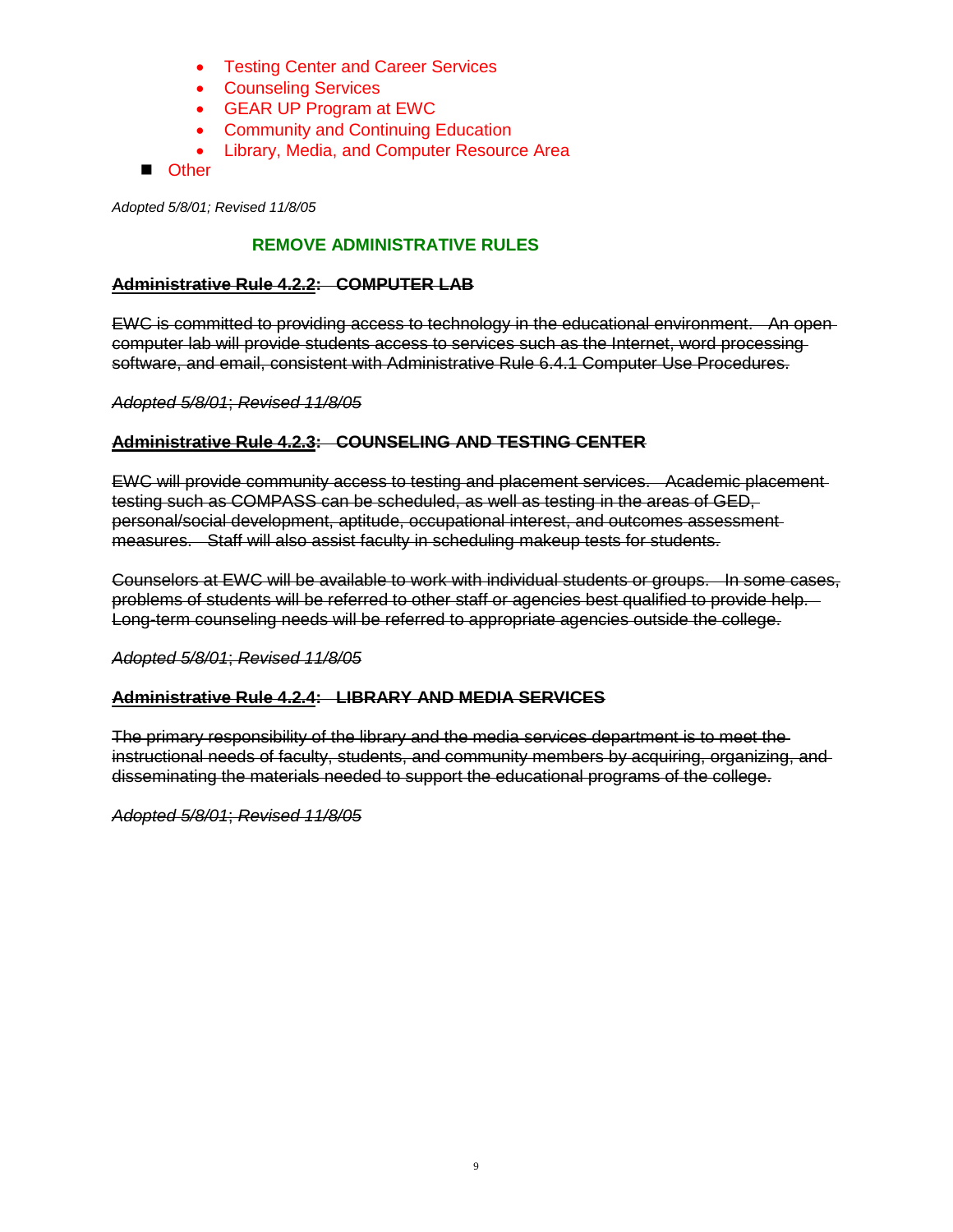

# **REMOVE POLICY**

### **Board Policy 4.3:LIBRARY MATERIAL**

Eastern Wyoming College supports the concept of intellectual freedom and materials will be selected for addition to the collection without prejudice or censorship. The college alsoendorses the Library Bill of Rights as adopted by the American Library Association Council; copies are available in the library.

Patrons wishing to challenge materials in the collection will be requested to complete a Requestfor Reconsideration Form available from library staff. Requests will be reviewed by the Library Director, instructors within the discipline, Dean of Instruction, and the College President with the final determination by the Board of Trustees.

*Adopted 5/8/01 Revised 11/8/05*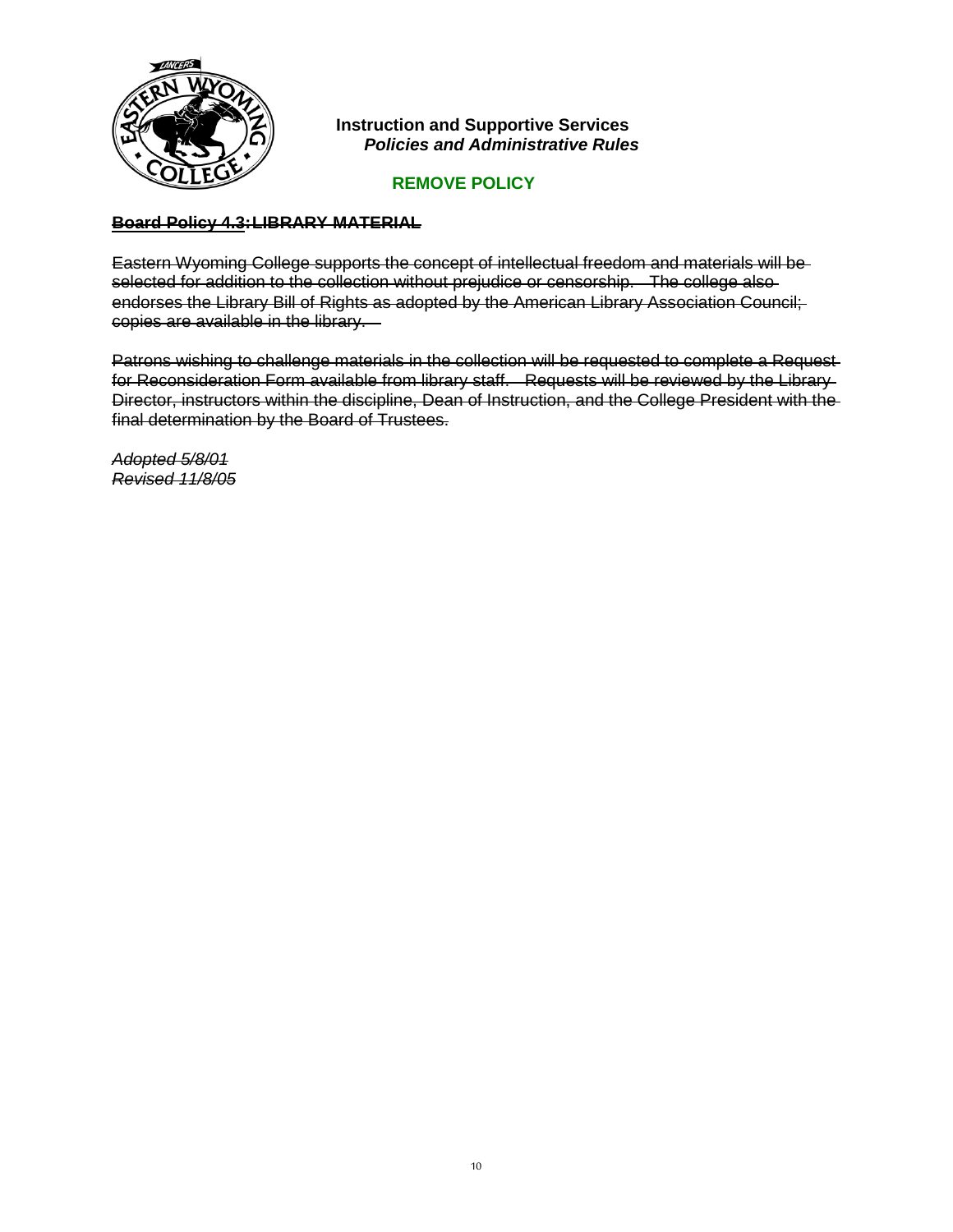

### **REMOVE POLICY**

#### **Board Policy 4.4:SUBJECT ANIMALS FOR VETERINARY TECHNOLOGY LABS**

Veterinary Technology facilities, equipment and supplies are to be used only for the direct educational benefit of EWC students participating in the program. Reimbursement for the cost of procedures performed on privately owned animals will be made to EWC by the animal's owner.

The priority of animals to be utilized in the vet tech program shall be in the following order:

- 1. Animals owned by EWC;
- 2. Animals owned by veterinary technology students;
- 3. Animals acquired from local humane shelters (non-profit);
- 4. Animals owned by veterinary technology faculty and staff;
- 5. Animals owned by EWC faculty and staff;
- 6. Animals owned by the general public.

*Adopted 1/14/03 Revised 11/8/05 Revised 11/11/08*